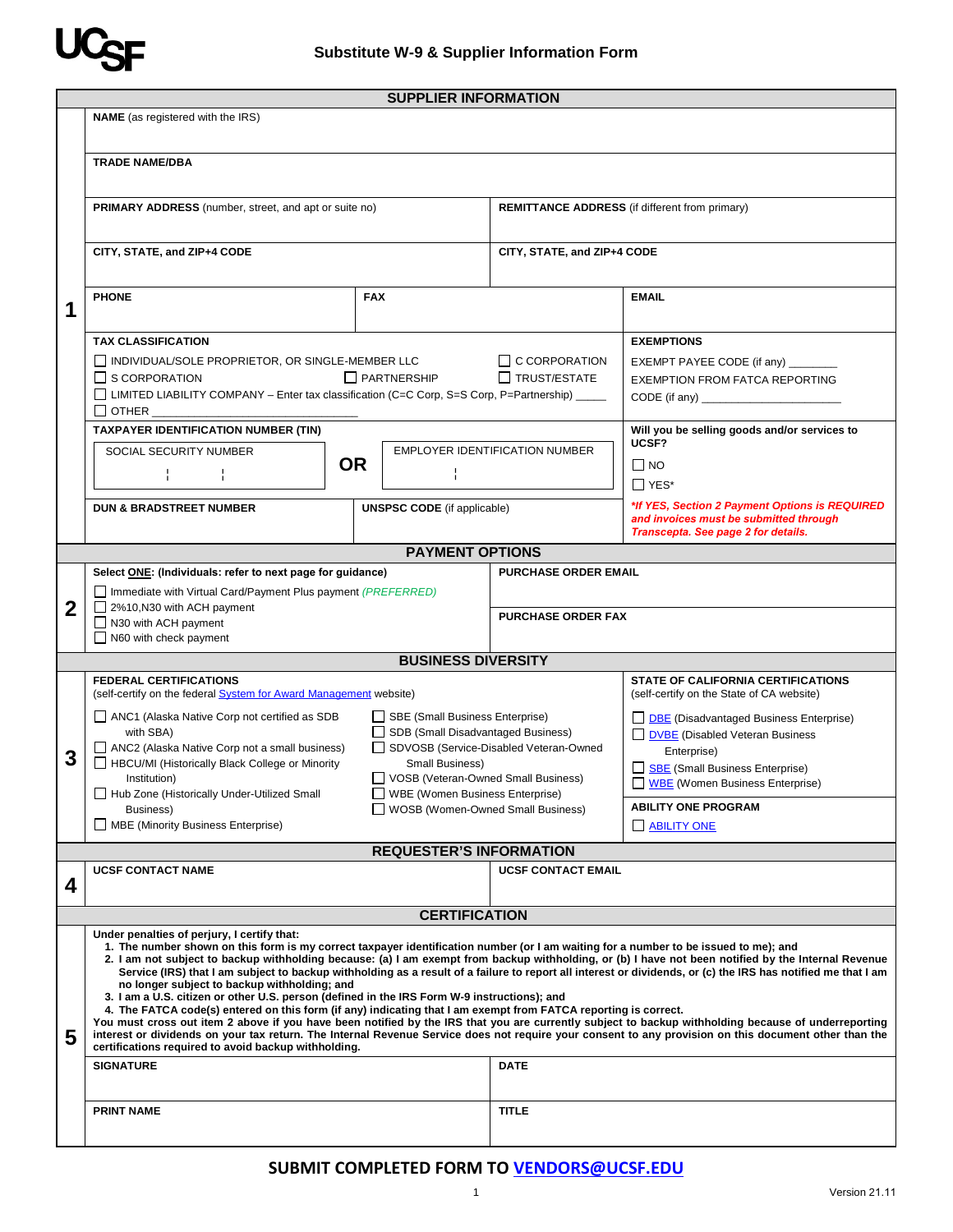# **Guide for the Substitute W-9 and Supplier Information Form**

1. **SUPPLIER INFORMATION** – provide information about your company.

### 2. **PAYMENT OPTIONS**

**INDIVIDUALS** – payment will be made by check and immediate terms.

### **PAYMENT METHODS:**

- Virtual Card/Payment Plus Payment Plus is UCSF's preferred electronic method for issuing payments to suppliers. Payment is made via a one-time use virtual credit card number issued by U.S. Bank. Merchant interchange fees apply. For more information visit [https://supplychain.ucsf.edu/payment-plus.](https://supplychain.ucsf.edu/payment-plus)
- ACH payment by electronic funds transfer. A business bank account is required.
- Paper check least preferred method of payment. Our goal is to minimize paper check payments made to suppliers.

### **PAYMENT TERMS:**

- Immediate payment is generated 1 business day after the invoice is processed and fully approved.
- 2%10,N30 a 2% discount is taken if the invoice is paid within 10 days of the invoice received date; otherwise, invoice is paid in full 30 days from invoice date.
- N30 payment is generated 30 days from invoice date.
- N60 payment is generated 60 days from invoice date.

**PURCHASE ORDERS** – provide a fax number and/or email address for Purchase Order delivery.

#### **TRANSCEPTA E-INVOICING**

- If you answered yes to the question regarding selling goods and services to UCSF, you are required to submit invoices through UCSF's e-invoicing partner, Transcepta.
- Visit<http://connect.transcepta.com/ucsf> and register to submit invoices.
- There is no cost to use Transcepta.
- Note: Transcepta does not apply to suppliers who submit facility rental invoices, subcontract invoices, and universities. If you do business with UCSF Health (Medical Center), Transcepta requirements do not apply to their orders.
- 3. **BUSINESS DIVERSITY** select all for which your business has self-certified as defined in the Ability One Program, the System for Award Management, or on the State of California website. Refer to the links for each program and the State of California for self-certification.
- 4. **REQUESTER'S INFORMATION** provide your UCSF contact's name and email address.
- 5. **CERTIFICATION** sign and date the Certification.

**If you require further assistance in filling out the supplier forms, please send an email t[o vendors@ucsf.edu.](mailto:vendors@ucsf.edu)** 

### **Substitute W-9 Form Disclosures**

### **PRIVACY ACT NOTICE:**

Section 6109 of the Internal Revenue Code requires you to provide your correct TIN to persons (including federal agencies) who are required to file information returns with the IRS to report interest, dividends, or certain other income paid to you; mortgage interest you paid; the acquisition or abandonment of secured property; the cancellation of debt; or contributions you made to an IRA, Archer MSA, or HSA. The person collecting this form uses the information on the form to file information returns with the IRS, reporting the above information. Routine uses of this information include giving it to the Department of Justice for civil and criminal litigation and to cities, states, the District of Columbia, and U.S. commonwealths and possessions for use in administering their laws. The information also may be disclosed to other countries under a treaty, to federal and state agencies to enforce civil and criminal laws, or to federal law enforcement and intelligence agencies to combat terrorism. You must provide your TIN whether or not you are required to file a tax return. Under section 3406, payers must generally withhold a percentage of taxable interest, dividend, and certain other payments to a payee who does not give a TIN to the payer. Certain penalties may also apply for providing false or fraudulent information.

### **PENALTIES:**

Failure to furnish TIN. If you fail to furnish your correct TIN to a requester, you are subject to a penalty of \$50 for each such failure unless your failure is due to reasonable cause and not to willful neglect.

**Civil penalty for false information with respect to withholding.** If you make a false statement with no reasonable basis that results in no backup withholding, you are subject to a \$500 penalty

**Criminal penalty for falsifying information.** Willfully falsifying certifications or affirmations may subject you to criminal penalties including fines and/or imprisonment.

**Misuse of TINs.** If the requester discloses or uses TINs in violation of federal law, the requester may be subject to civil and criminal penalties.

**ADDITIONAL INSTRUCTIONS**: See IRS Form W-9, Request for Taxpayer Identification and Certification.